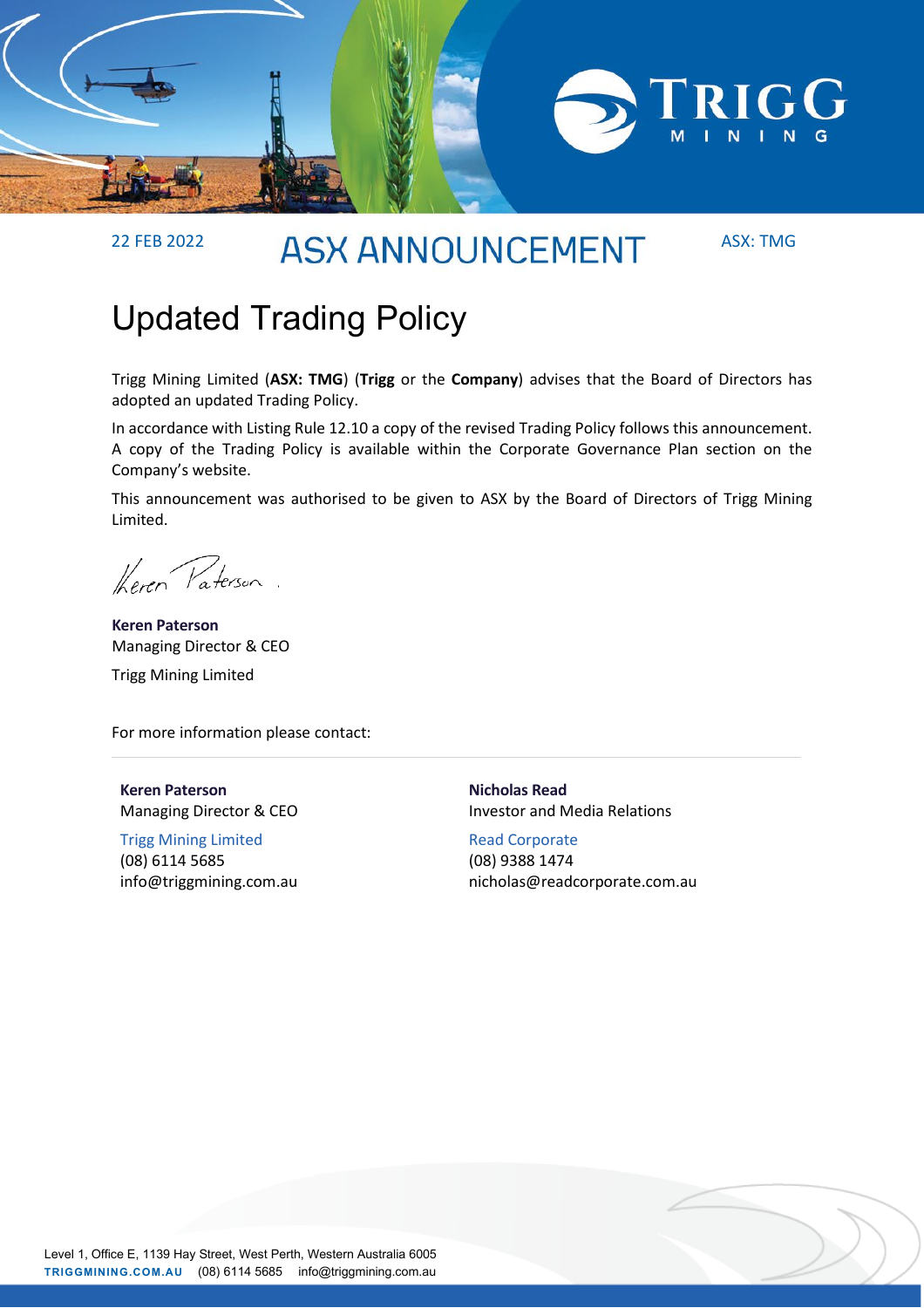## **SCHEDULE 9 – TRADING POLICY**

## **1. INTRODUCTION**

These guidelines set out the policy on the sale and purchase of securities in the Company by its Employees. Employees are encouraged to be long-term holders of the Company's securities. However, it is important that care is taken in the timing of any purchase or sale of such securities.

The purpose of these guidelines is to assist Employees to avoid conduct known as 'insider trading'. In some respects, the Company's policy extends beyond the strict requirements of the Corporations Act 2001 (Cth).

#### **2. APPLICATION OF THIS POLICY**

This Policy applies to anyone who is employed by or works for the Company, including employees (whether permanent, part-time, fixed term or temporary), contractors, consultants, secondees, officers and directors (collectively referred to as **Employees** in this Policy).

#### **3. WHAT TYPES OF TRANSACTIONS ARE COVERED BY THIS POLICY?**

This policy applies to both the sale and purchase of any securities of the Company and its subsidiaries on issue from time to time.

### **4. WHAT IS INSIDER TRADING?**

#### **4.1 Prohibition**

Insider trading is a criminal offence. It may also result in civil liability. In broad terms, a person will be guilty of insider trading if:

- (a) that person possesses information, which is not generally available to the market and if it were generally available to the market, would be likely to have a material effect on the price or value of the Company's securities (ie information that is 'price sensitive'); and
- (b) that person:
	- (i) buys or sells securities in the Company; or
	- (ii) procures someone else to buy or sell securities in the Company; or
	- (iii) passes on that information to a third party where that person knows, or ought reasonably to know, that the third party would be likely to buy or sell the securities or procure someone else to buy or sell the securities of the Company.

#### **4.2 Examples**

To illustrate the prohibition described above, the following are possible examples of price sensitive information which, if made available to the market, may be likely to materially affect the price of the Company's securities: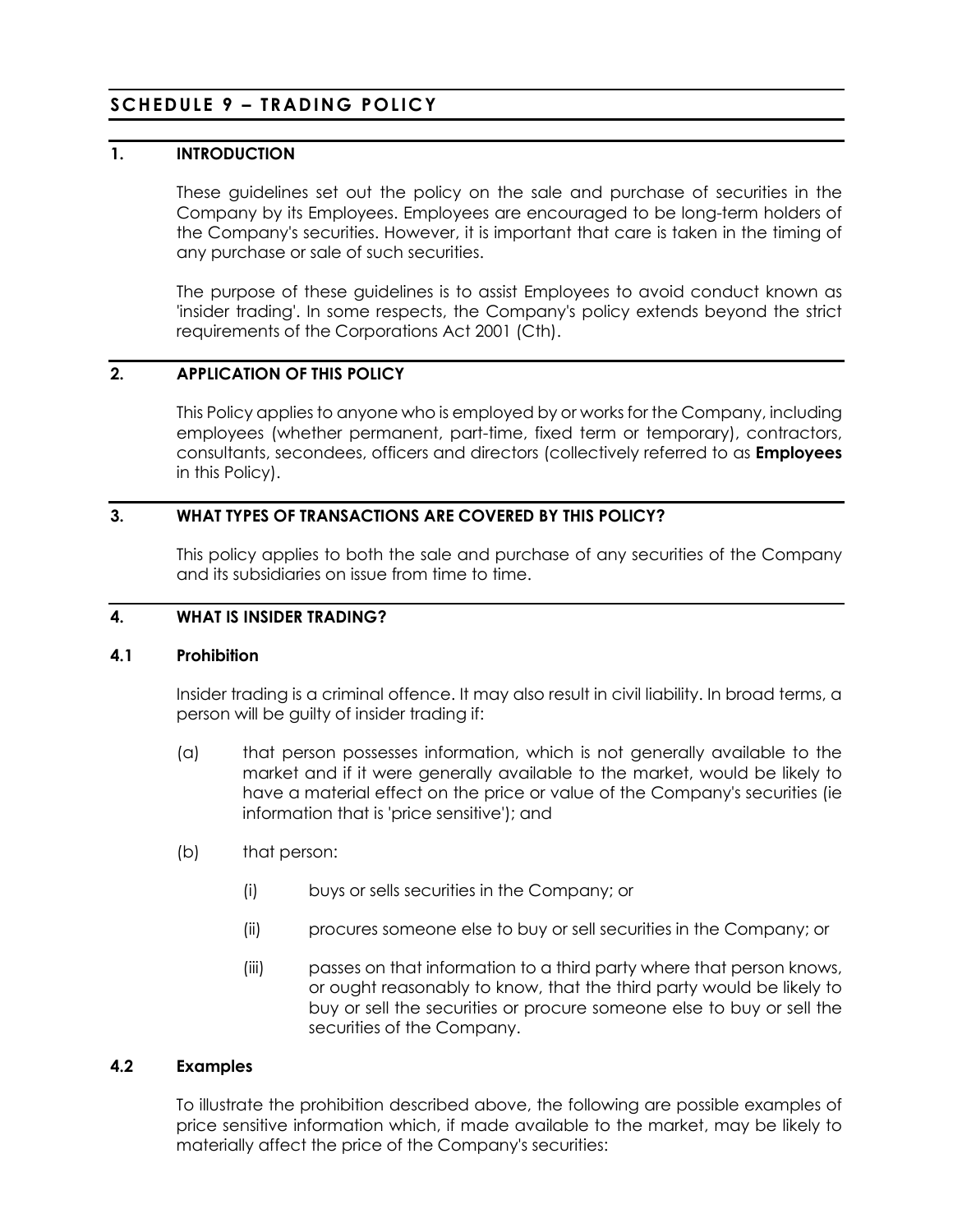- (a) the Company considering a major acquisition or disposal;
- (b) the threat of major litigation against the Company;
- (c) the Company's revenue and profit or loss results materially exceeding (or falling short of) the market's expectations;
- (d) a material change in debt, liquidity or cash flow;
- (e) a significant new development proposal (e.g. new product or technology);
- (f) the grant or loss of a major contract;
- (g) a management or business restructuring proposal;
- (h) a share issue proposal;
- (i) an agreement or option to acquire an interest in a mining tenement, or to enter into a joint venture or farm-in or farm-out arrangement in relation to a mining tenement;
- (j) significant discoveries, exploration results, or changes in reserve/resource estimates from mining tenements in which the Company has an interest; and
- (k) giving or receiving a notice of intention to make a takeover.

#### **4.3 Dealing through third parties**

The insider trading prohibition extends to dealings by individuals through nominees, agents or other associates, such as family members, family trusts and family companies (referred to as "**Associates**" in these guidelines).

#### **4.4 Information however obtained**

It does not matter how or where the person obtains the information - it does not have to be obtained from the Company to constitute inside information.

## **4.5 Employee incentive schemes**

The prohibition does not apply to acquisitions of shares or options by employees made under employee share or option schemes, nor does it apply to the acquisition of shares as a result of the exercise of options under an employee option scheme. However, the prohibition does apply to the sale of shares acquired under an employee share scheme and also to the sale of shares acquired following the exercise of an option granted under an employee option scheme.

## **5. PROHIBITION ON DERIVATIVES AND HEDGING ARRANGEMENTS OVER COMPANY SECURITIES**

Directors and Employees and other participants in employee incentive schemes of the Company are not permitted to use, at any time, derivatives or hedging arrangements that operate or are intended to operate to limit the economic risk of security holdings over unvested Company securities.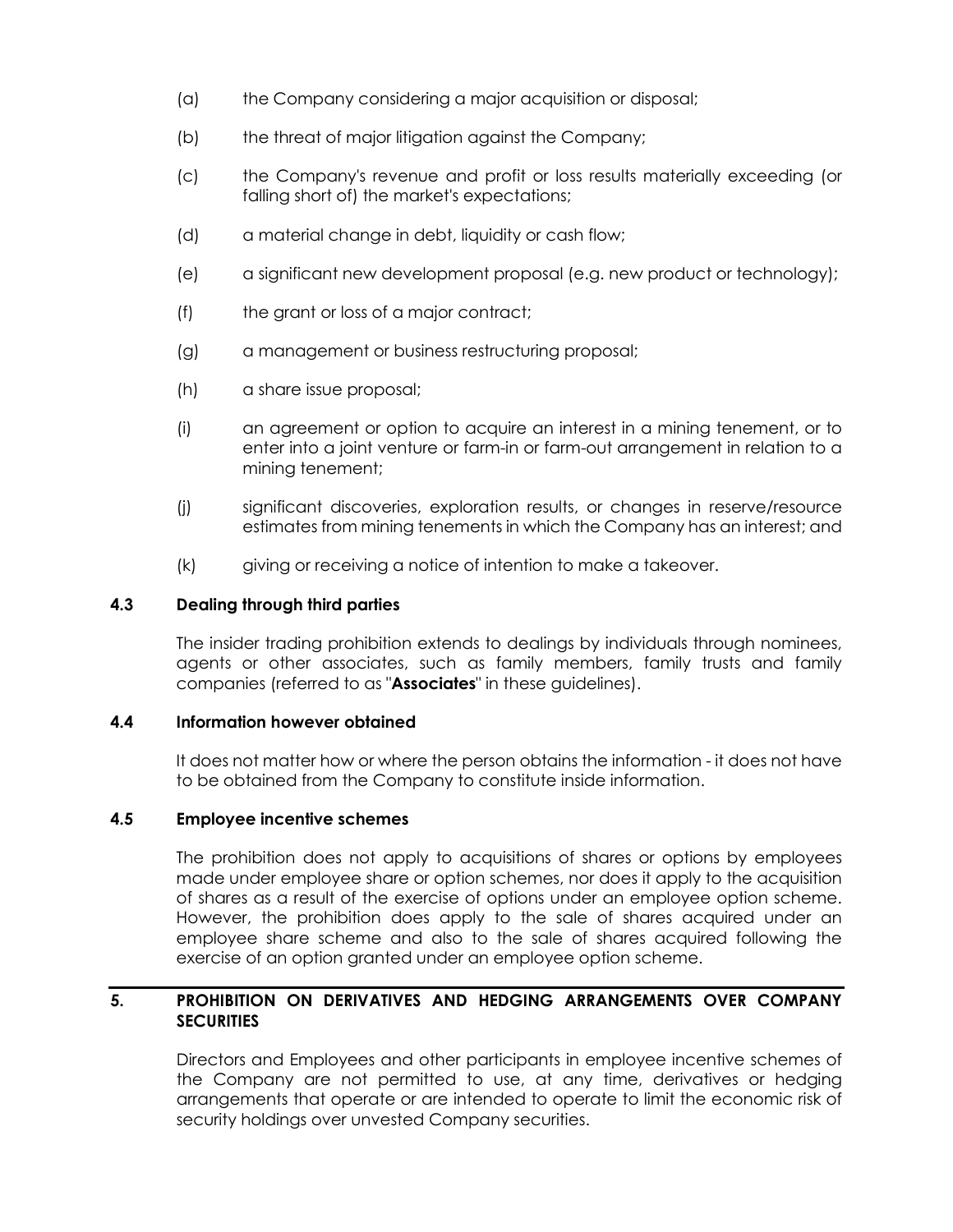## **6. GUIDELINES FOR TRADING IN THE COMPANY'S SECURITIES**

#### **6.1 General rule**

Directors and Employees must not, except in exceptional circumstances, deal in securities of the Company during the following periods:

- (a) two weeks prior to, and 48 hours after the release of the Company's Annual Report to the ASX (inclusive);
- (b) two weeks prior to, and 48 hours after the release of the Company's Half Year Report to the ASX (inclusive);
- (c) 1 April and the day after the release of the Company's Quarterly Report to the ASX (if applicable) (inclusive); and
- (d) 1 October and the day after the release of the Company's Quarterly Report (if applicable) (inclusive),

#### (together the **Closed Periods**).

The Company may at its discretion vary this rule in relation to a particular Closed Period by general announcement to all Directors and Employees either before or during the Closed Periods. However, if a Directors and Employees is in possession of price sensitive information which is not generally available to the market, then he or she must not deal in the Company's securities at any time it is in possession of such information.

#### **6.2 No short-term trading in the Company's securities**

Directors and Employees should never engage in short-term trading of the Company's securities except for the exercise of options where the shares will be sold shortly thereafter.

#### **6.3 Securities in other companies**

Buying and selling securities of other companies with which the Company may be dealing is prohibited where an individual possesses information which is not generally available to the market and is 'price sensitive'. For example, where an individual is aware that the Company is about to sign a major agreement with another company, they should not buy securities in either the Company or the other company.

#### **6.4 Exceptions**

- (a) Directors and Employees may at any time:
	- (i) acquire ordinary shares in the Company by conversion of securities giving a right of conversion to ordinary shares;
	- (ii) acquire Company securities under a bonus issue made to all holders of securities of the same class;
	- (iii) acquire Company securities under a dividend reinvestment, or topup plan that is available to all holders or securities of the same class;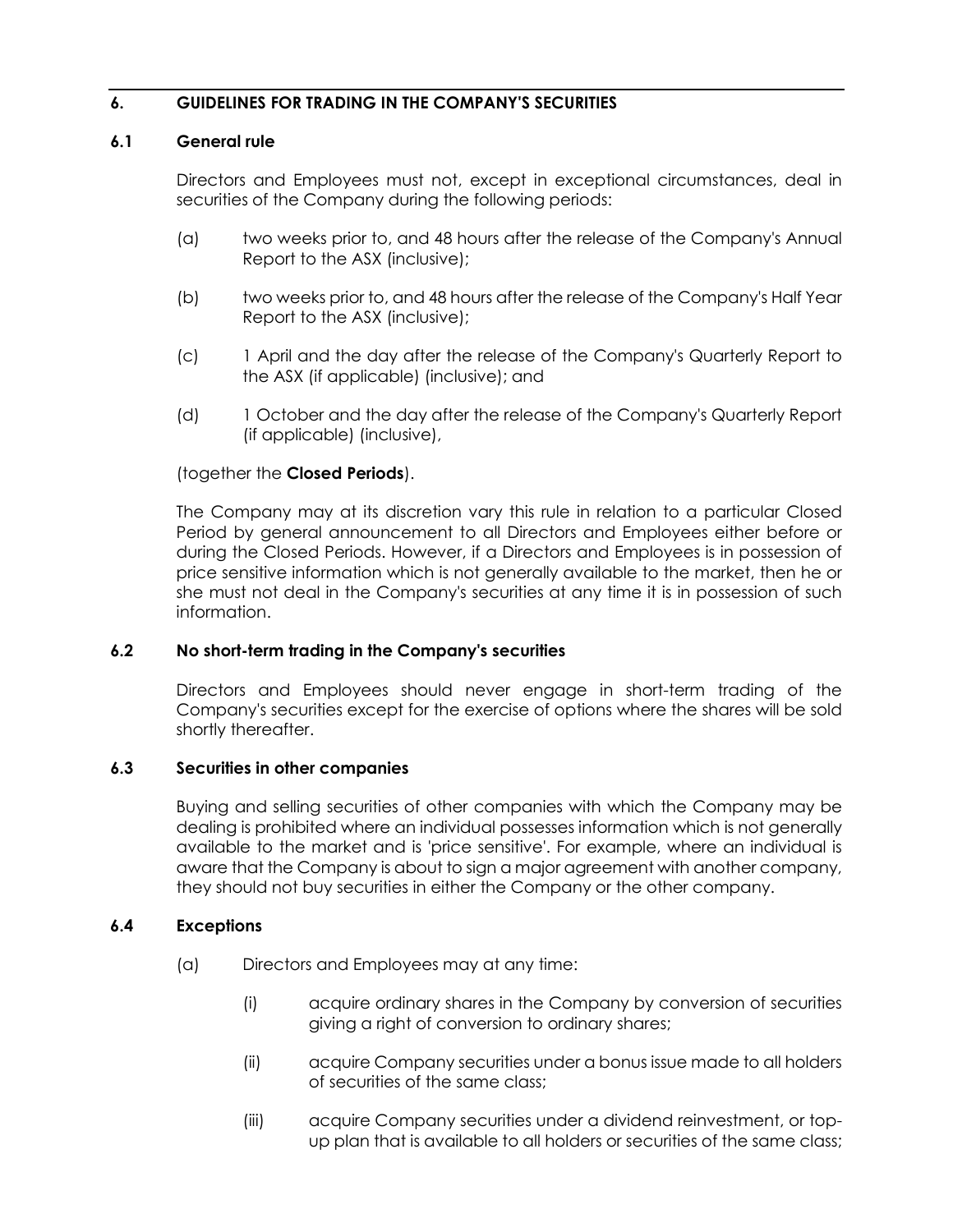- (iv) acquire, or agree to acquire or exercise options under an employee incentive scheme (as that term is defined in the ASX Listing Rules);
- (v) withdraw ordinary shares in the Company held on behalf of the Directors and Employees in an employee incentive scheme (as that term is defined in the ASX Listing Rules) where the withdrawal is permitted by the rules of that scheme;
- (vi) acquire ordinary shares in the Company as a result of the exercise of options held under an employee option scheme;
- (vii) transfer securities of the Company already held into a superannuation fund or other saving scheme in which the restricted person is a beneficiary;
- (viii) make an investment in, or trade in units of, a fund or other scheme (other than a scheme only investing in the securities of the Company) where the assets of the fund or other scheme are invested at the discretion of a third party;
- (ix) where a restricted person is a trustee, trade in the securities of the Company by that trust, provided the restricted person is not a beneficiary of the trust and any decision to trade during a prohibited period is taken by the other trustees or by the investment managers independently of the restricted person;
- (x) undertake to accept, or accept, a takeover offer;
- (xi) trade under an offer or invitation made to all or most of the security holders, such as a rights issue, a security purchase plan, a dividend or distribution reinvestment plan and an equal access buy-back, where the plan that determines the timing and structure of the offer has been approved by the Board. This includes decisions relating to whether or not to take up the entitlements and the sale of entitlements required to provide for the take up of the balance of entitlements under a renounceable pro rota issue;
- (xii) dispose of securities of the Company resulting from a secured lender exercising their rights, for example, under a margin lending arrangement;
- (xiii) exercise (but not sell securities following exercise) an option or a right under an employee incentive scheme, or convert a convertible security, where the final date for the exercise of the option or right, or the conversion of the security, falls during a prohibited period or the Company has had a number of consecutive prohibited periods and the restricted person could not reasonably have been expected to exercise it at a time when free to do so; or
- (xiv) trade under a non-discretionary trading plan for which prior written clearance has been provided in accordance with procedures set out in this Policy.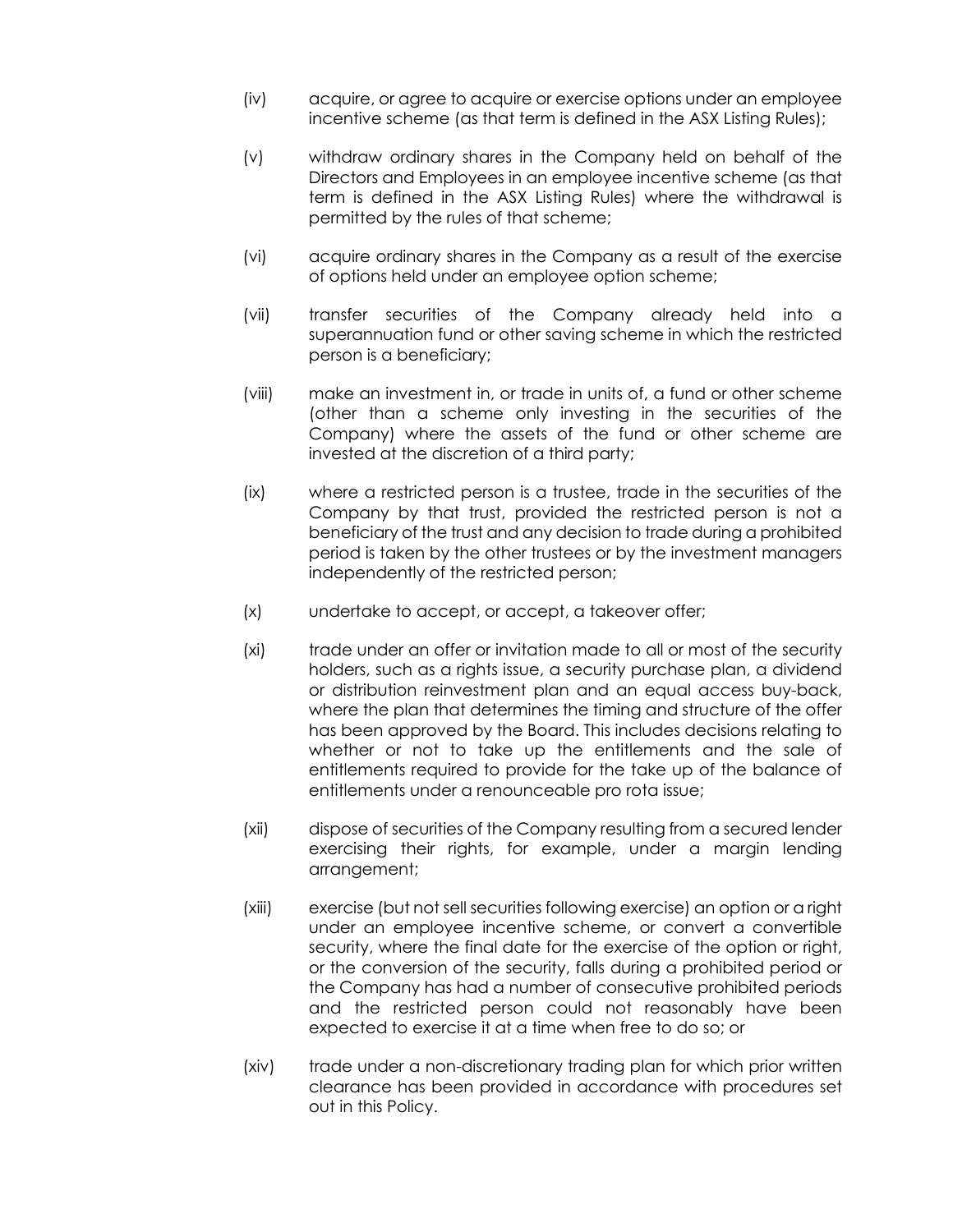(b) In respect of any share or option plans adopted by the Company, it should be noted that it is not permissible to provide the exercise price of options by selling the shares acquired on the exercise of these options unless the sale of those shares occurs outside the periods specified in paragraph 6.1.

Were this is to occur at a time when the person possessed inside information, then the sale of Company securities would be a breach of insider trading laws, even though the person's decision to sell was not influenced by the inside information that the person possessed and the person may not have made a profit on the sale. Where Company securities are provided to a lender as security by way of mortgage or charge, a sale that occurs under that mortgage or charge as a consequence of default would not breach insider trading laws.

## **6.5 Notification of periods when Directors and Employees are not permitted to trade**

The Company Secretary will endeavour to notify all Directors and Employees of the times when they are not permitted to buy or sell the Company's securities as set out in paragraph 6.1.

## **7. APPROVAL AND NOTIFICATION REQUIREMENTS**

## **7.1 Approval requirements**

- (a) Any Directors and Employees (other than the Chairperson of the Board) wishing to buy, sell or exercise rights in relation to the Company's securities must obtain the prior written approval of the Chairperson of the Board or the Board before doing so.
- (b) If the Chairperson of the Board wishes to buy, sell or exercise rights in relation to the Company's securities, the Chairperson of the Board must obtain the prior approval of the Board before doing so.

## **7.2 Approvals to buy or sell securities**

- (a) All requests to buy or sell securities as referred to in paragraph 7.1 must include the intended volume of securities to be purchased or sold and an estimated time frame for the sale or purchase.
- (b) Copies of written approvals must be forwarded to the Company Secretary prior to the approved purchase or sale transaction.

## **7.3 Notification**

Subsequent to approval obtained in accordance with paragraphs 7.1 and 7.2, any Directors and Employees who (or through his or her Associates) buys, sells, or exercises rights in relation to Company securities must notify the Company Secretary in writing of the details of the transaction within two (2) business days of the transaction occurring. This notification obligation operates at all times and includes applications for acquisitions of shares or options by employees made under employee share or option schemes and also applies to the acquisition of shares as a result of the exercise of options under an employee option scheme.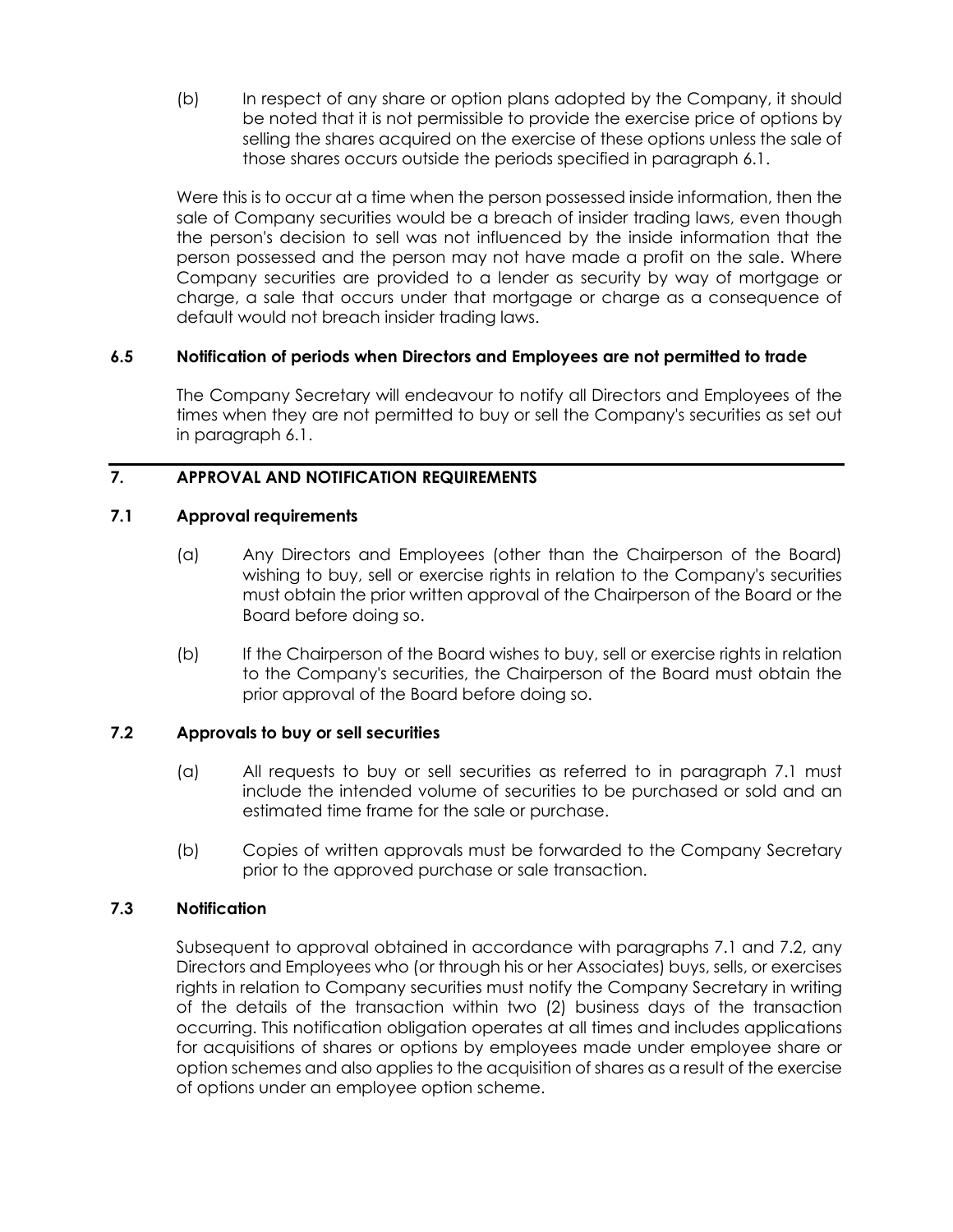## **7.4 Directors and Employees sales of securities**

Directors and Employees need to be mindful of the market perception associated with any sale of Company securities and possibly the ability of the market to absorb the volume of shares being sold. With this in mind, the management of the sale of any significant volume of Company securities (ie a volume that would represent a volume in excess of 10% of the total securities held by the seller prior to the sale, or a volume to be sold that would be in excess of 10% of the average daily traded volume of the shares of the Company on the ASX for the preceding 20 trading days) by a Directors and Employees needs to be discussed with the Board and the Company's legal advisers prior to the execution of any sale. These discussions need to be documented in the form of a file note, to be retained by the Company Secretary.

## **7.5 Exemption from Closed Periods restrictions due to exceptional circumstance**

Directors and Employees who are not in possession of inside information in relation to the Company, may be given prior written clearance by the Managing Director (or in the case of the Managing Director, by all other members of the Board) to sell or otherwise dispose of Company securities in a Closed Period where the person is in severe financial hardship or where there are exceptional circumstances as set out in this policy.

## **7.6 Severe financial hardship or exceptional circumstances**

The determination of whether a Directors and Employees is in severe financial hardship will be made by the Managing Director (or in the case of the Managing Director, by all other members of the Board).

A financial hardship or exceptional circumstances determination can only be made by examining all of the facts and if necessary obtaining independent verification of the facts from banks, accountants or other like institutions.

## **7.7 Financial hardship**

Directors and Employees may be in severe financial hardship if they have a pressing financial commitment that cannot be satisfied other than by selling the securities of the Company.

In the interests of an expedient and informed determination by the Managing Director (or all other members of the Board as the context requires), any application for an exemption allowing the sale of Company securities in a Closed Period based on financial hardship must be made in writing stating all of the facts and be accompanied by copies of relevant supporting documentation, including contact details of the person's accountant, bank and other such independent institutions (where applicable).

Any exemption, if issued, will be in writing and shall contain a specified time period during which the sale of securities can be made.

## **7.8 Exceptional circumstances**

Exceptional circumstances may apply to the disposal of Company securities by a Directors and Employees if the person is required by a court order or a court enforceable undertaking (for example in a bona fide family settlement), to transfer